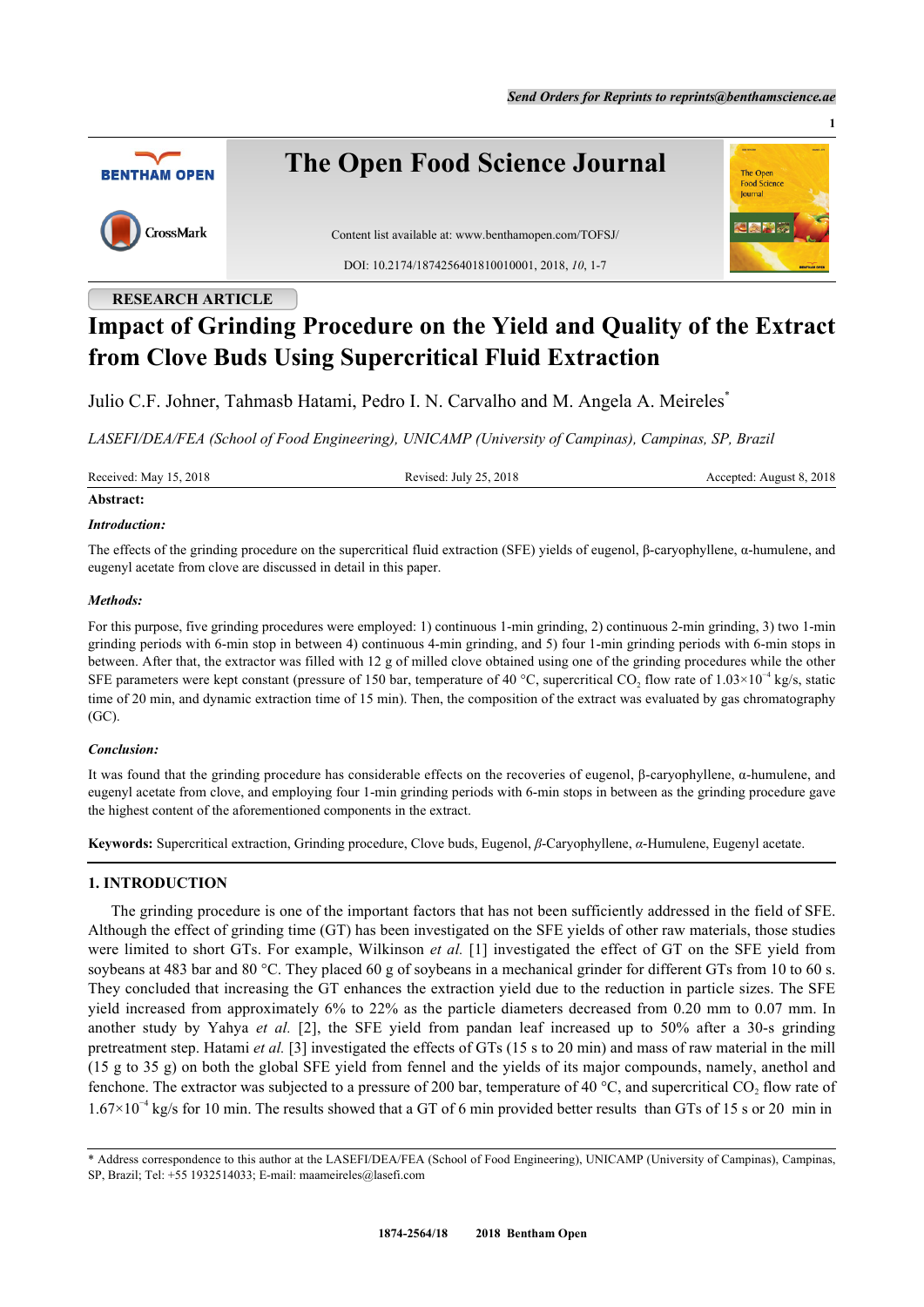terms of contents of anethol and fenchone in the extract. According to this paper [[3\]](#page-6-0), although grinding can facilitate SFE by decreasing particles sizes, it also has some disadvantages. One of such drawback is increasing the temperature of the raw material in the mill, which leads to the evaporation of volatile components from the raw material [[3](#page-6-0)]. To avoid this complication and move one-step forward in grinding process, the current study aimed to develop new grinding procedures to cool the raw material and prevent large increases in temperature. Clove bud was selected as the model raw material for this purpose because it is rich in volatile oils, which makes it suitable for evaluating new SFE techniques. Many researchers have studied SFE from clove [\[4](#page-6-1) - [6](#page-6-2)], and they reported eugenol as its main component. Eugenol shows anti-inflammatory, anti-bacterial, antioxidant, and neuro-protective properties, and it has many applications in cosmetics, food products, and dentistry [[7](#page-6-3) - [11](#page-6-4)]. GC-MS analysis showed that there are twenty-two other compounds in the clove oils, and these compounds include β-caryophyllene, α-humulene, and eugenyl acetate [\[12](#page-6-5)]. In this paper, the impact of grinding procedure was evaluated on the SFE of clove in terms of the extraction of these four components.

#### **2. MATERIAL AND METHODS**

#### **2.1. Sample Preparation**

Clove buds were supplied from a municipal market, called "Temperos Brasil", in Campinas, *São Paulo*, Brazil, and they were stored in a domestic freezer at -18 °C. Prior to each grinding experiment, the raw material was removed from the freezer to equilibrate at ambient temperature, 24 °C.

#### **2.2. Grinding the Raw Material**

The clove buds were ground in a mill (*Marconi*, model: MA 340, *São Paulo*, Brazil), and a photo of this mill is available in our previous paper [[3\]](#page-6-0). Its main components are a rotor, a crushing chamber, a collector container, and stainless steel knives (cutting edge). An initial study was performed using the mill to determine the influence of grinding procedure on the physical properties of the clove buds. For this purpose, five grinding procedures were considered (Table **[1](#page-1-0)**): 1) continuous 1-min grinding, 2) continuous 2-min grinding, 3) two 1-min grinding periods with 6-min stop in between 4) continuous 4-min grinding, and 5) four 1-min grinding periods with 6-min stops in between. For simplicity, each grinding procedure has been assigned a letter abbreviation as shown in (Table **[1](#page-1-0)**). At the end of each grinding procedure, the temperature of the clove buds was measured from the top of the crushing chamber by using an infrared thermometer with an uncertainty of 0.1 °C. The average particle diameters of the milled clove were then determined by screening the milled clove powder through a set of standard sieves with mesh sizes of 12, 16, 24, 48, and 80 in a sieve shaker (*Bertel*, model *MAGNETICO*, *São Paulo*, Brazil).

#### <span id="page-1-0"></span>**Table 1. Grinding procedures employed in the current study.**

| Index | <b>Grinding procedure</b>                               |  |  |  |  |
|-------|---------------------------------------------------------|--|--|--|--|
|       | 1-min grinding                                          |  |  |  |  |
|       | 2-min grinding                                          |  |  |  |  |
|       | Two 1-min grinding periods with 6-min stops in between  |  |  |  |  |
|       | 4-min grinding                                          |  |  |  |  |
|       | Four 1-min grinding periods with 6-min stops in between |  |  |  |  |

#### **2.3. SFE from Clove**

A schematic diagram of the SFE system used is available in our previous paper [\[3](#page-6-0)]. In a typical SFE experiment, the cooling and heating baths are turned on one hour before the extraction to ensure that the system reaches the desired temperature (43 °C for the heating baths, and -5 °C for the cooling baths). The extractor is then charged with 12 g of milled clove, and the remaining space in the extractor is filled with small glass beads to reduce the  $CO_2$  required for pressurizing. Next, the pump is turned on to pressurize the system to the desired pressure (150 bar). The system was kept at that pressure for 20 min (static time) before opening the exit valve of the extractor. After that, the shut-off and micrometering valves were opened, and the  $CO<sub>2</sub>$  flow rate was measured by a gas flow meter at the end of the line. The mixture of  $CO<sub>2</sub>$  and extract is then passed through a micrometering valve, and its pressure drops to the ambient pressure. The extract is trapped in a collection vial, and the overall SFE yield is evaluated by collecting and weighing the extract samples at the end of each run. Each SFE run was performed two times to ensure that the obtained results are reliable.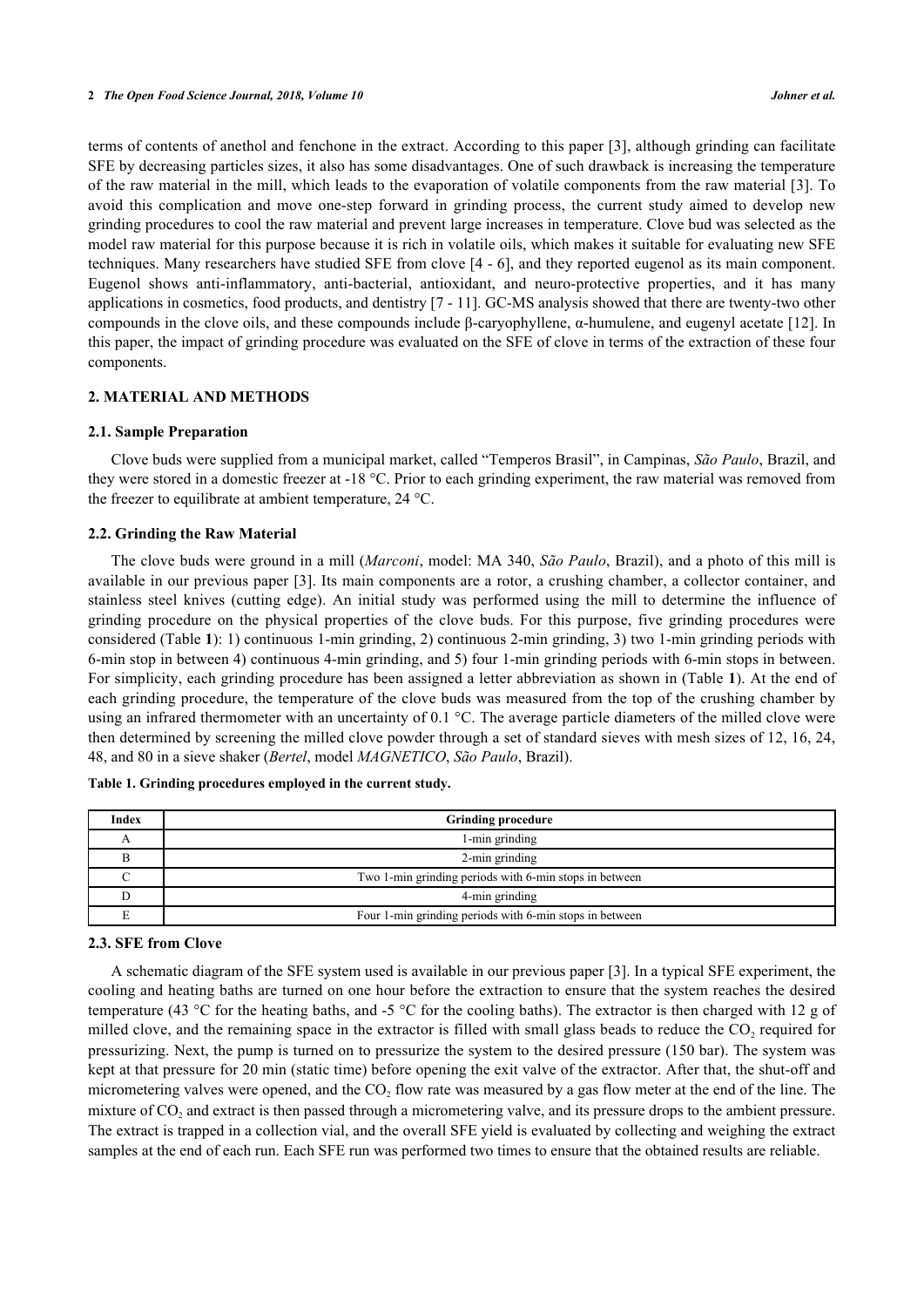### **2.4. Chromatographic Analysis**

The contents of eugenol, β-caryophyllene, α-humulene, and eugenyl acetate in the extract were determined using gas chromatography with flame ionization (GC-FID) (*SHIMADZU*, CG 17-A, Kyoto, Japan) with a fused-silica capillary column ZB-5 (length of 30 m, inner diameter of 0.25 mm, and film thickness of 0.25 µm, Phenomenex, Torrance, USA). For this purpose, the analyzable solution was obtained by dissolving 5 mg of extract in 1 mL of ethyl acetate (99.5% purity, provided by *Dinamica*, Diadema, Brazil). The carrier gas was helium (99.9% purity, White Martins, Campinas, Brazil) at a total flow rate of 26 mL/min and a column flow rate of 1.11 mL/min. Split injection was conducted with an injection volume of 1  $\mu$ L and a split ratio of 20. The injector temperature was 220 °C, the detector temperature was 240 °C, and the initial column temperature was 60 °C. Based on a program defined in our previous publication [\[3](#page-6-0)], the column was heated from 60 °C to 240 °C at 3 °C /min, and then held for 2 min. The four main compounds in clove oil were accurately identified by comparison to the retention times of the pure compounds.

## **3. RESULTS AND DISCUSSION**

Fig. (**[1](#page-2-0)**) shows the clove samples, the milled clove before and after extraction, the material distribution inside the mill, and the extract oil. Clove is almost cylindrical in shape, but the milled clove is approximately spherical (**A**). The distinct differences between the milled material before and after SFE (B and C in Fig. **[1](#page-2-0)**) indicate the high performance of the SFE in obtaining the extractable oil. This figure (part D) also shows that the raw material mostly accumulates close to the cutting edges of the mill. Part E of this figure shows that the color of essential oil is yellow (color is one of the indicators of the quality of the essential oil of clove.

<span id="page-2-0"></span>

**Fig. (1).** A schematic of (**A**) the raw material before grinding, (**B**) raw material after grinding, (**C**) raw material after SFE, (**D**) clove distribution inside the crushing chamber of the mill, (**E**) and extract oil obtained from clove using SFE.

Fig. (**[2](#page-3-0)**) shows the SFE yields of eugenol, β-caryophyllene, α-humulene, and eugenyl acetate. The similarities in the trends of the yields of these four components could be explained by the fact that their enthalpies of vaporization under standard conditions are very close to each other, namely, 66.30 kJ/mol for eugenol [\[13\]](#page-6-6), 65.50 kJ/mol for β-caryophyllene [[14\]](#page-6-7), 49.4 kJ/mol for  $\alpha$ -humulene [\[15\]](#page-6-8), and 56.80 kJ/mol for eugenyl acetate [[16\]](#page-6-9). As shown in this figure, eugenol had by far the highest yield (9.61 to 11.20 g / 100 g clove), followed by eugenyl acetate (2.09 to 2.55 g / 100 g clove), and β-caryophyllene (1.34 to 1.58 g / 100 g clove). Grinding procedure "E" gave the highest extraction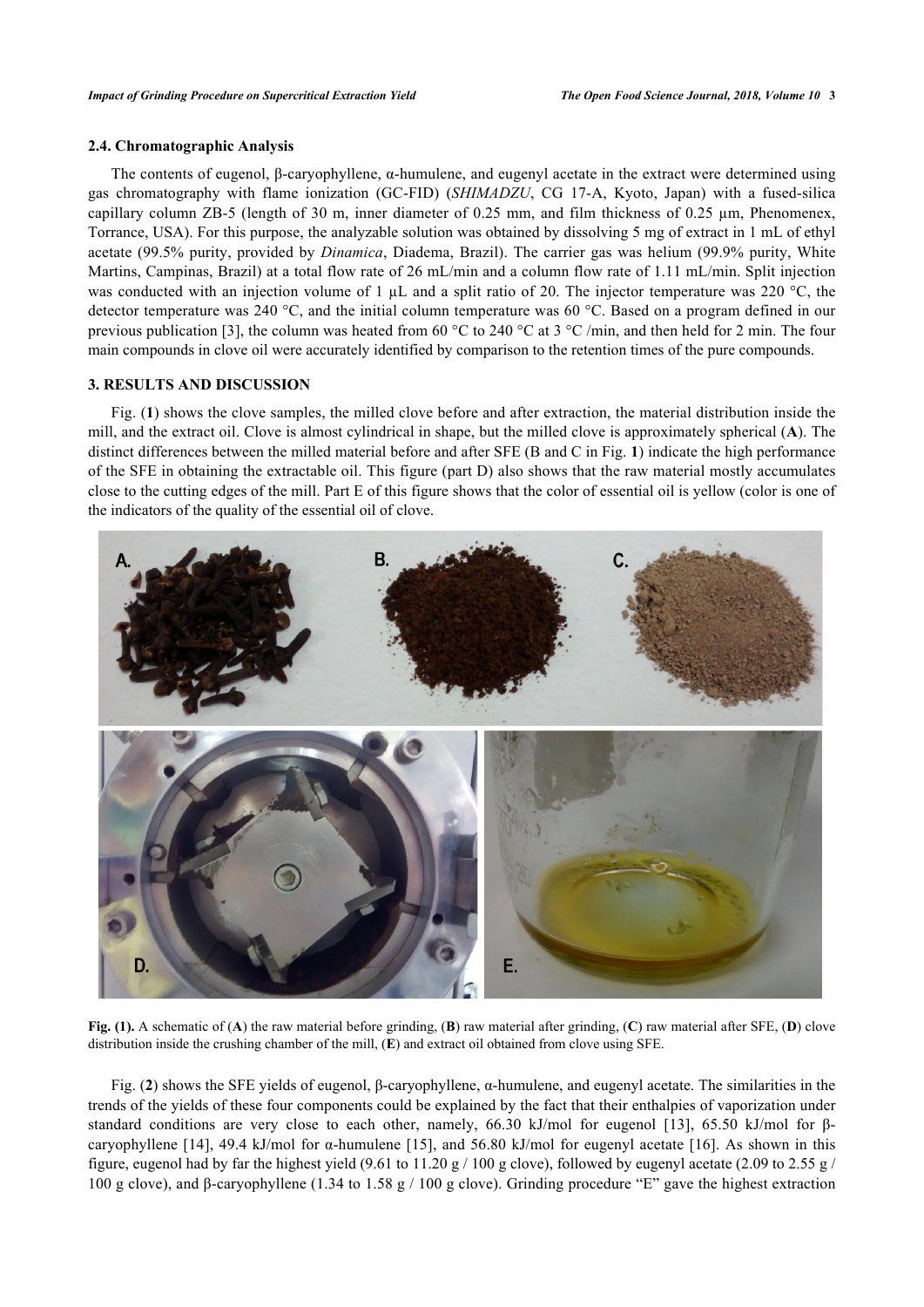

<span id="page-3-0"></span>yield of the aforementioned components, while grinding procedures "A" and "C" gave the lowest yields.

**Fig. (2).** Effect of grinding procedure on the extraction yield (g / 100 g clove) of eugenol, β-caryophyllene, α-humulene, and eugenyl acetate from clove by SFE at 150 bar, 40 °C, and a supercritical CO<sub>2</sub> flow rate of  $1.03 \times 10^{-4}$  kg/s during a dynamic period of 15 min.

Among the continuous grinding procedures ("A", "B", and "D"), grinding procedure "B" provided the best performance (Fig. **[2](#page-3-0)**). The superiority of grinding procedure "B" over "A" and "D" can be attributed to the average diameters and the increasing temperature of the clove in the mill achieved for the various grinding procedures, and these data are shown in (Table **[2](#page-4-0)**). It is clear from the table that the temperature was substantially influenced by the grinding procedure, and it increased from 5.5 °C for "A" to 10.1 °C for "D". According to Table **[2](#page-4-0)**, increasing the GT had two opposing effects on the SFE yield. On one hand, the particle diameter decreased, which had a positive effect on the extraction yield due to enhancing the specific surface area of the particles in the SFE bed. On the other hand, the temperature of material in the mill was increased by increasing GT, and this accelerated the evaporation of the volatile compounds, which tended to reduce the extraction yield of the aforementioned components. These results are in line with those previously published by Hatami *et al.* [[3\]](#page-6-0) on the effect of GT on the SFE yields of anethol and fenchone from fennel. Comparison of the performances of "B" and "C" on one hand and "D" and "E" on the other hand is interesting as each of these pairs have the same particle diameter; 0.39 mm for "B" and "C" and 0.37 mm for "D" and "E". Although grinding procedure "B", a continuous procedure, provided a higher yield than grinding procedure "C", a noncontinuous procedure, comparing "D" and "E" showed the opposite trend; "E" gave a far higher extraction yield of the aforementioned components than "D". This can be justified based on the impact of another important factor, the total GT, which includes the duration of both crushing and stopping. The second column of (Table **[2](#page-4-0)**) shows the values of parameter for the whole grinding procedure. It is evident that increasing both the total GT and the temperature increase the evaporation of the volatile components in the raw material. Based on the obtained results, it could be reasonably concluded that for "B" and "C", total grinding time is the key factor; thus, more evaporation occurs in "C" despite the lower temperature reached. However, for "D" and "E", the temperature increase is the key factor, which results in "E" providing a higher yield than "D". These results show that the total grinding time and the temperature increase might have different effects in different grinding procedures.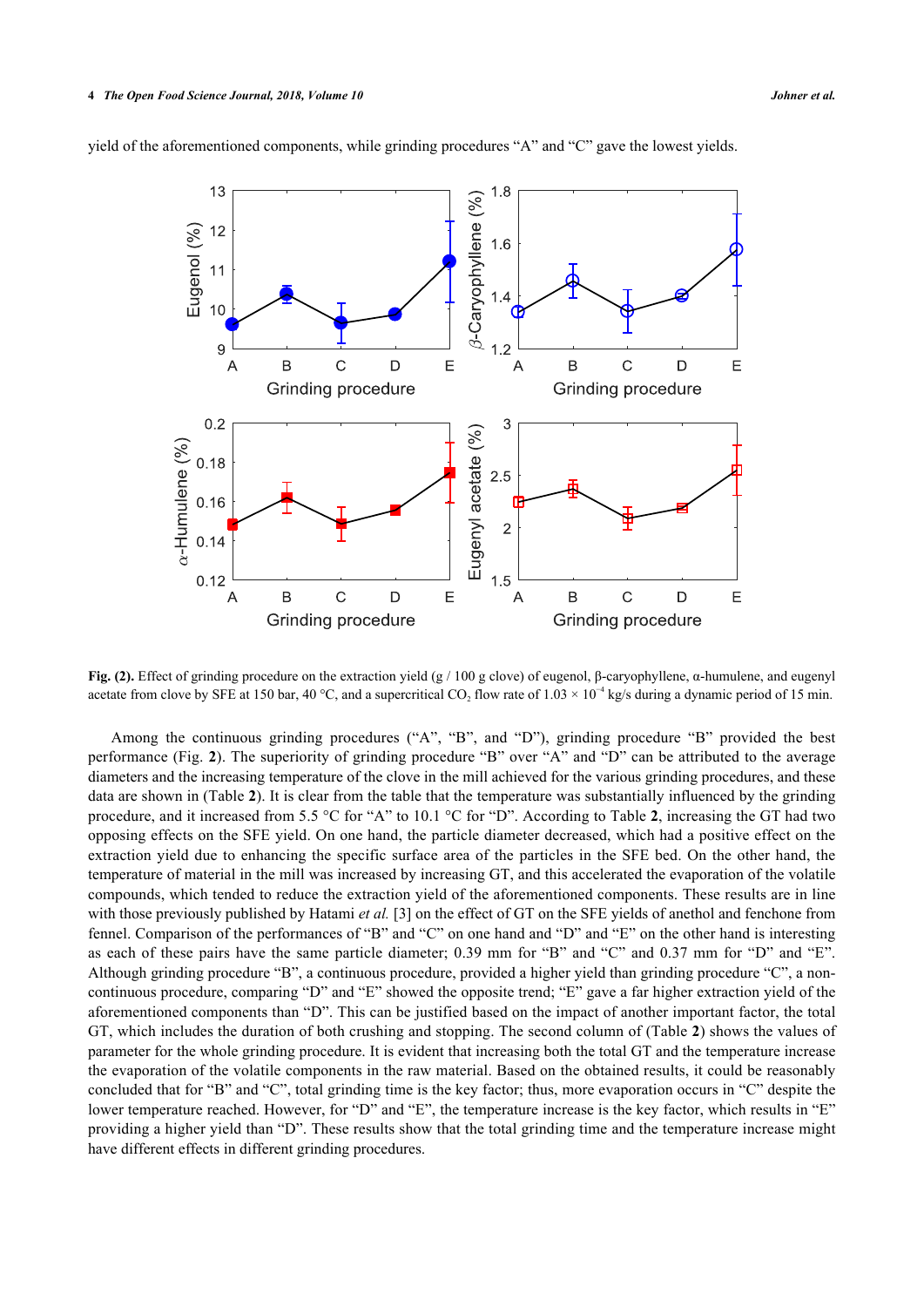| <b>Grinding procedure</b> | Total time (min) | Temperature raising $(C)$ | Average diameter (mm) |
|---------------------------|------------------|---------------------------|-----------------------|
|                           |                  | $5.5 \pm 0.9$             | $0.44 \pm 0.01$       |
|                           |                  | $8.4 \pm 0.5$             | $0.39 \pm 0.01$       |
|                           |                  | $7.7 \pm 0.7$             | $0.39 \pm 0.01$       |
|                           |                  | $10 \pm 1$                | $0.37 \pm 0.00$       |
|                           | 22               | $8.2 \pm 0.2$             | $0.37 \pm 0.00$       |

<span id="page-4-0"></span>**Table 2. The total grinding time (crushing + stopping), temperature increase, and average clove diameter for the various grinding procedures.**

To show the impact of the milling conditions on the extraction yield with respect to the influence of other typical SFE parameters such as temperature, pressure, and  $CO<sub>2</sub>$  flow rate, it is interesting to compare the results obtained in this study with those reported in the literature. As the major component of clove oil is eugenol, the eugenol recoveries of the various reports can be compared. (Table **[3](#page-4-1)**) compared the impact of the developed grinding procedure with the impact of temperature, pressure, extraction time, and  $CO_2$  flow rate (F) reported by Chatterjee and Bhattacharjee [\[17\]](#page-6-10), Wenqiang *et al.* [[12\]](#page-6-5), and Yang *et al*. [[18\]](#page-6-11).

<span id="page-4-1"></span>**Table 3. The significance of temperature, pressure, extraction time, CO<sup>2</sup> flow rate, and grinding procedure on the SFE yield of eugenol from clove.**

| $T(^{\circ}C)$      | P(bar)                | $t$ (min)            | $d$ (mm)                | F(g/min)              | Grinding<br>procedure | <b>Change of</b><br><b>Eugenol</b> yield | Reference     |
|---------------------|-----------------------|----------------------|-------------------------|-----------------------|-----------------------|------------------------------------------|---------------|
| $40 \rightarrow 60$ | 250                   | 90                   | 0.5                     | 3.64                  | Usual                 | 112%                                     | $[17]$        |
| 60                  | $250 \rightarrow 500$ | 90                   | 0.5                     | 3.64                  | Usual                 | 16%                                      | $[17]$        |
| 60                  | 250                   | $90 \rightarrow 150$ | 0.5                     | 3.64                  | Usual                 | 15%                                      | $[17]$        |
| $30 \rightarrow 50$ | 300                   | 120                  | $3# \rightarrow 1#$     | 3.64                  | Usual                 | 34%                                      | $[12]$        |
| 50                  | $100 \rightarrow 300$ | 120                  | $2\# \rightarrow 1\#$   | 3.64                  | Usual                 | 19%                                      | $[12]$        |
| $30 \rightarrow 50$ | $100 \rightarrow 300$ | 120                  | 1#                      | 3.64                  | Usual                 | 24%                                      | $[12]$        |
| 40                  | 200                   | 140                  | 0.355                   | $0.4 \rightarrow 0.9$ | Usual                 | 36%                                      | [18]          |
| 40                  | 200                   | 140                  | 0.355                   | $0.9 \rightarrow 1.8$ | Usual                 | 37%                                      | [18]          |
| 40                  | 150                   | 15                   | $0.44 \rightarrow 0.37$ | 6.18                  | $A \rightarrow E$     | 17%                                      | Current study |

Chatterjee and Bhattacharjee[[17\]](#page-6-10) studied the extraction of eugenol from clove buds using SFE, and they investigated the effect of temperature (40 to 130 °C), pressure (250 to 500 bar), and extraction time (90 to 150 min) using response surface methodology [\[17](#page-6-10)]. They charged the extractor with 20 g of clove powder with a diameter of 0.5 mm under a constant  $CO_2$  flow rate of 2 l/min. Despite obtaining the maximum eugenol yield (13.292 g eugenol / 100 g clove) at 90 °C, they recommended a temperature of 60 °C, a pressure of 250 bar, and an extraction time of 90 min as the optimum operational condition for maximizing the extraction yield of eugenol (12.986 g eugenol / 100 g clove). The higher yield achieved at an extraction time of 90 min compared to that at 150 min in their work may be due to the depletion of the oil in the clove particles for  $t > 90$  min, which means that the flow of  $CO_2$  not only does not bring any oil to the collection vial but also causes evaporation of the volatile oils from collection vial out the outlet tube. The impacts of temperature, pressure, and extraction time on the yield of eugenol based on the results obtained by Chatterjee and Bhattacharjee [[17](#page-6-10)] are shown in the first three rows of Table **[3](#page-4-1)**. As shown in this table, increasing the temperature from 40 to 60 °C increases the eugenol yield by 112%, while increasing the pressure from 250 to 500 bar or increasing the extraction time from 90 to 150 min changed the eugenol yield by 16% and 15%, respectively.

Wenqiang *et al.* [[12\]](#page-6-5) extracted eugenol from clove buds using SFE at a constant  $CO_2$  flow rate (2 l/min) and extraction time (120 min) but at various temperatures (30, 40, and 50 °C), pressures (100, 200, and 300 bar), and particle sizes (three degree index, 1#, 2#, and 3#). The best operating conditions for maximizing the eugenol yield were a temperature of 50 °C, pressure of 300 bar, and particle diameter index of 1#. Under these conditions, 13.64 g eugenol / 100 g clove was recovered. The data from their study are summarized in the fourth to sixth rows of Table **[3](#page-4-1)**. In particular, increasing the temperature from 30 to 50 °C together with decreasing the particle size of clove from  $3\#$  to  $1\#$ at a constant pressure of 300 bar enhanced the eugenol yield by 34%. It should be noted that particle diameter and grinding procedure are dependent of each other, and they can be combined in one variable (grinding procedure). However, they are both reported in (Table **[3](#page-4-1)**) for clarity.

Yang *et al*. [[18](#page-6-11)] compared traditional SFE to ultrasound-assisted SFE (USFE) for the extraction from clove buds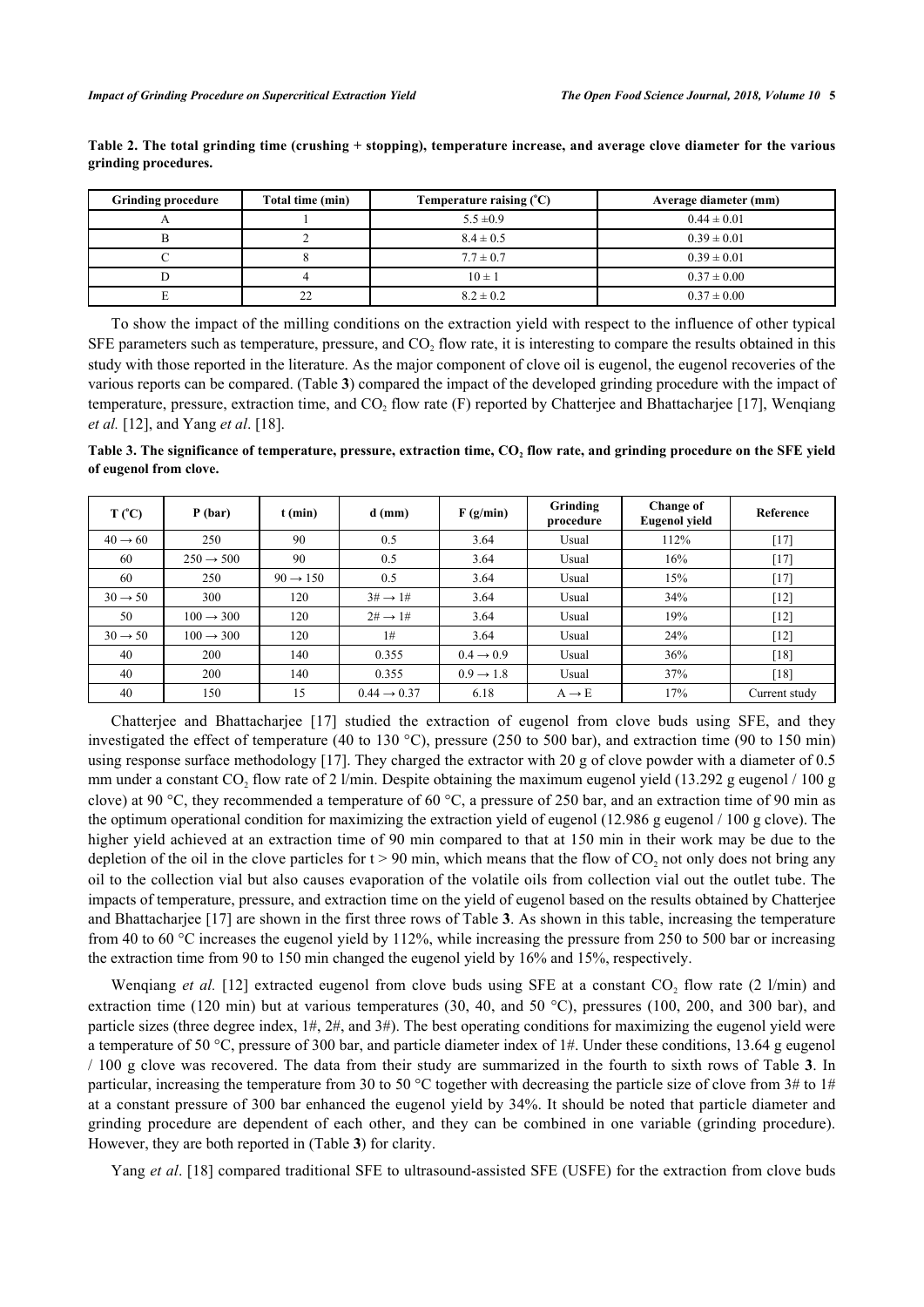with 0.355 mm mean particle diameter. They evaluated the impacts of static time (10 to 30 min), dynamic time (20 to 140 min), temperature (30 to 50 °C), pressure (100 to 200 bar), and  $CO_2$  flow rate (0.4 to 1.8 g/min) on the extraction yield. The highest USFE yield of 22.04 g extract / 100 g clove buds was obtained at static time of 15 min, dynamic time of 100 min, temperature of 40 °C, pressure of 150 bar, and  $CO_2$  flow rate of 1.4 g/min, while the corresponding numbers for the highest SFE yield of 19.06 g extract / 100 g clove buds were, respectively, 30 min, 140 min, 40 °C, 200 bar, and 1.8 g/min. The current study, however, only focuses on the impacts of flow rate of  $CO_2$  on eugenol yield based on SFE data of their study (the seventh and eighth rows of Table **[3](#page-4-1)**). Noticeably, it is assumed in this part of table that the extract composition does not affected by  $CO_2$  flow rate. This table reports that increasing the flow rate from 0.4 to 0.9 g/min and from 0.9 to 1.8 g/min enhanced the eugenol yield by 36% and 37%, respectively.

A general analysis of the whole data in Table  $3$  reveals that temperature, in particular, and  $CO<sub>2</sub>$  flow rate are by far the most important factor in the SFE of eugenol from clove. The impacts of the other factors like pressure and extraction time are comparable to the impact of the grinding procedure in the current study as employing grinding procedure "E" instead of "A" increases the eugenol yield by 17%. Nevertheless, using the grinding procedure to increase the SFE performance offers many advantages over changing the pressure or extraction time including its simplicity and lower costs.

## **CONCLUSION**

This work highlights the impacts of five grinding procedures  $(A, B, C, D, and E)$  on the recoveries of eugenol, βcaryophyllene, α-humulene, and eugenyl acetate in the SFE of clove. GC analysis of the obtained extracts showed that eugenol had by far the highest yield (9.61 to 11.20 g / 100 g clove), followed by eugenyl acetate (2.09 to 2.55 g / 100 g clove), and β-caryophyllene (1.34 to 1.58 g / 100 g clove). Grinding procedure "E" produced the extract with the highest contents of the aforementioned components, while grinding procedures "A" and "C" gave the lowest yields. Among the continuous grinding procedures ("A", "B", and "D"), grinding procedure "B" provided the best performance in terms of the SFE yield of the main components due to the crossover effect of the GT, which affects the particle size, in one side, and the temperature of material in the mill, in the other side. The experimental results reveal that particles diameter, temperature increases in the mill, and the total GT, which includes the duration of both crushing and stopping, are all critical factors affecting the SFE yields of the key components of clove oil. It was revealed that employing grinding procedure "E" instead of "A" increases the eugenol yield by 17%, which is very comparable with the impacts of pressure and extraction time in the literature data. The grinding procedure has the potential to play a critical role in SFE for producing higher quality extracts.

#### **ETHICS APPROVAL AND CONSENT TO PARTICIPATE**

Not applicable.

#### **HUMAN AND ANIMAL RIGHTS**

Not applicable.

#### **CONSENT FOR PUBLICATION**

Not applicable.

#### **CONFLICT OF INTEREST**

The authors declare no conflict of interest, financial or otherwise.

#### **ACKNOWLEDGMENTS**

Julio C.F. Johner thanks *CNPq* (140287/2013-2) for the PhD assistantship, and M. Angela A. Meireles thanks *CNPq* for the productivity grant (302423/2015-0).

#### **REFERENCES**

- <span id="page-5-0"></span>[1] Wilkinson N, Hilton R, Hendry D, Venkitasamy C, Jacoby W. Study of process variables in supercritical carbon dioxide extraction of soybeans. Food Sci Technol Int 2014; 20(1): 63-70. [\[http://dx.doi.org/10.1177/1082013212469620\]](http://dx.doi.org/10.1177/1082013212469620) [PMID: [23733823](http://www.ncbi.nlm.nih.gov/pubmed/23733823)]
- <span id="page-5-1"></span>[2] Yahya F, Lu T, Santos R, Fryer P, Bakalis S. Supercritical carbon dioxide and solvent extraction of 2-acetyl-1-pyrroline from Pandan leaf: